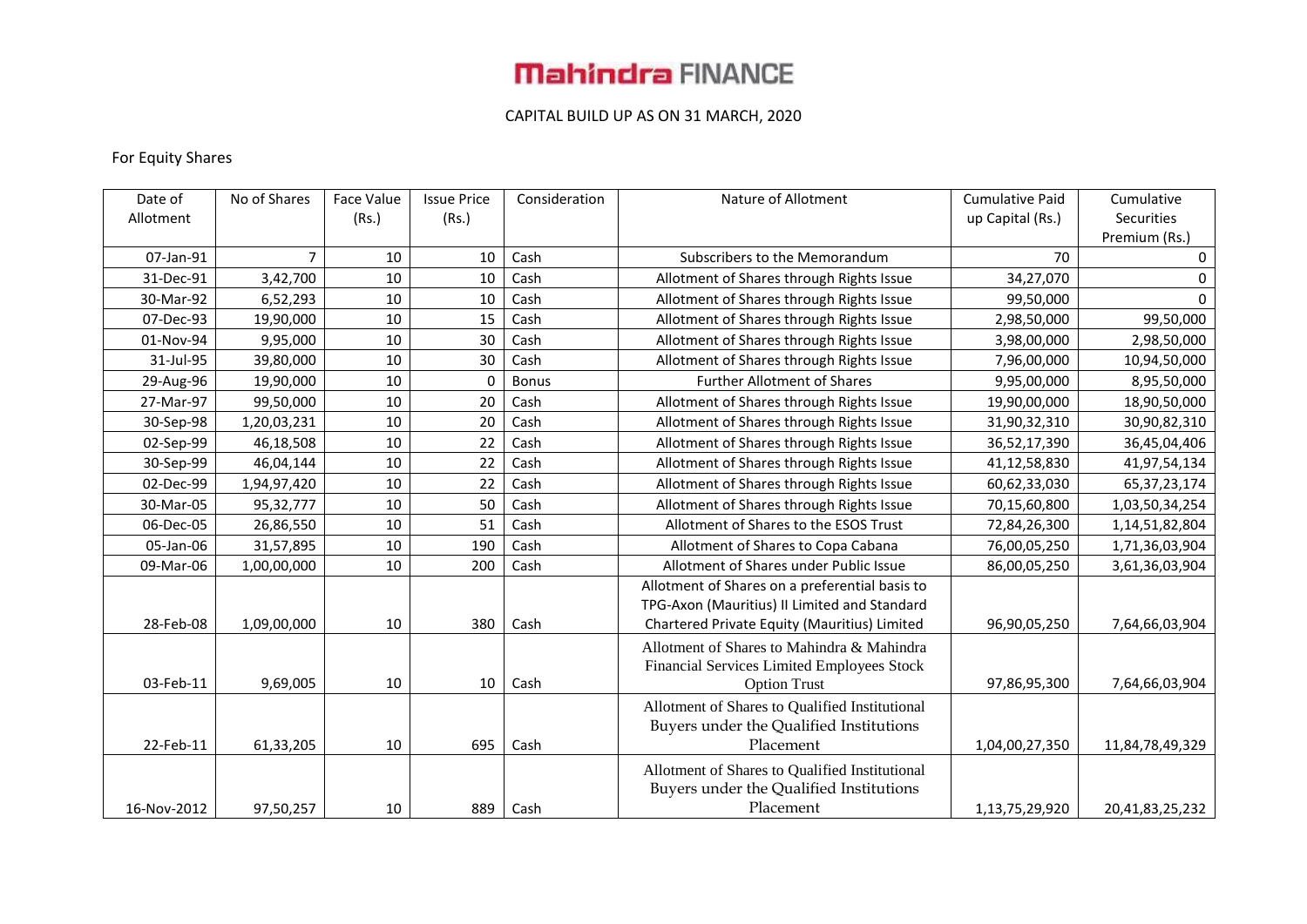### CAPITAL BUILD UP AS ON 31 MARCH, 2020

#### For Equity Shares

| <b>Balance as on</b>                |              |                         |                          |                          |                |                     |
|-------------------------------------|--------------|-------------------------|--------------------------|--------------------------|----------------|---------------------|
| 31-Mar-2013                         | 56,87,64,960 | $\mathbf{2}$            |                          |                          | 1,13,75,29,920 | 20, 15, 58, 07, 775 |
| <b>Balance as on</b>                |              |                         |                          |                          |                |                     |
| 30-June-2013                        | 56,87,64,960 | $\mathbf{2}$            | $\overline{\phantom{a}}$ |                          | 1,13,75,29,920 | 20, 15, 81, 78, 959 |
| <b>Balance as on</b>                |              |                         |                          |                          |                |                     |
| 30-Sep-2013                         | 56,87,64,960 | 2                       | $\blacksquare$           | $\blacksquare$           | 1,13,75,29,920 | 20, 16, 42, 13, 353 |
| <b>Balance as on</b>                |              |                         |                          |                          |                |                     |
| 31-Dec-2013                         | 56,87,64,960 | $\mathbf{2}$            | $\blacksquare$           |                          | 1,13,75,29,920 | 20,16,44,50,006     |
| <b>Balance as on</b>                |              |                         |                          |                          |                |                     |
| 31-Mar-2014                         | 56,87,64,960 | 2                       |                          |                          | 1,13,75,29,920 | 20, 18, 24, 73, 991 |
| <b>Balance as on</b>                |              |                         |                          |                          |                |                     |
| 30-June-2014                        | 56,87,64,960 | 2                       |                          |                          | 1,13,75,29,920 | 20,19,53,14,010     |
| <b>Balance as on</b>                |              |                         |                          |                          |                |                     |
| 30-Sept-2014                        | 56,87,64,960 | $\mathbf{2}$            |                          |                          | 1,13,75,29,920 | 20, 20, 57, 14, 511 |
| <b>Balance as on</b>                |              |                         |                          |                          |                |                     |
| 31-Dec-2014                         | 56,87,64,960 | 2                       | $\blacksquare$           | $\overline{\phantom{a}}$ | 1,13,75,29,920 | 20, 20, 72, 64, 778 |
| <b>Balance as on</b>                |              |                         |                          |                          |                |                     |
| 31-Mar-2015                         | 56,87,64,960 | 2                       |                          |                          | 1,13,75,29,920 | 20, 23, 24, 24, 516 |
| <b>Balance as on</b>                |              |                         |                          |                          |                |                     |
| 30-June-2015                        | 56,87,64,960 | $\mathbf{2}$            |                          |                          | 1,13,75,29,920 | 20,23,68,02,919     |
| <b>Balance as on</b>                |              |                         |                          |                          |                |                     |
| 30-Sep-2015                         | 56,87,64,960 | $\mathbf{2}$            |                          |                          | 1,13,75,29,920 | 20,24,63,35,968     |
| <b>Balance as on</b>                |              |                         |                          |                          |                |                     |
| 31-Dec-2015                         | 56,87,64,960 | $\mathbf{2}$            |                          |                          | 1,13,75,29,920 | 20,29,03,75,662     |
| <b>Balance as on</b>                |              |                         |                          |                          |                |                     |
| 31-Mar-2016<br><b>Balance as on</b> | 56,87,64,960 | 2                       |                          |                          | 1,13,75,29,920 | 20,32,52,39,633     |
| 30-June-2016                        | 56,87,64,960 | $\overline{\mathbf{2}}$ |                          |                          | 1,13,75,29,920 | 20,14,96,36,408     |
| <b>Balance as on</b>                |              |                         |                          |                          |                |                     |
| 30-Sep-2016                         | 56,87,64,960 | 2                       |                          |                          | 1,13,75,29,920 | 20,16,40,66,658     |
| <b>Balance as on</b>                |              |                         |                          |                          |                |                     |
| 31-Dec-2016                         | 56,87,64,960 | 2                       |                          |                          | 1,13,75,29,920 | 20,23,41,98,785     |
|                                     |              |                         |                          |                          |                |                     |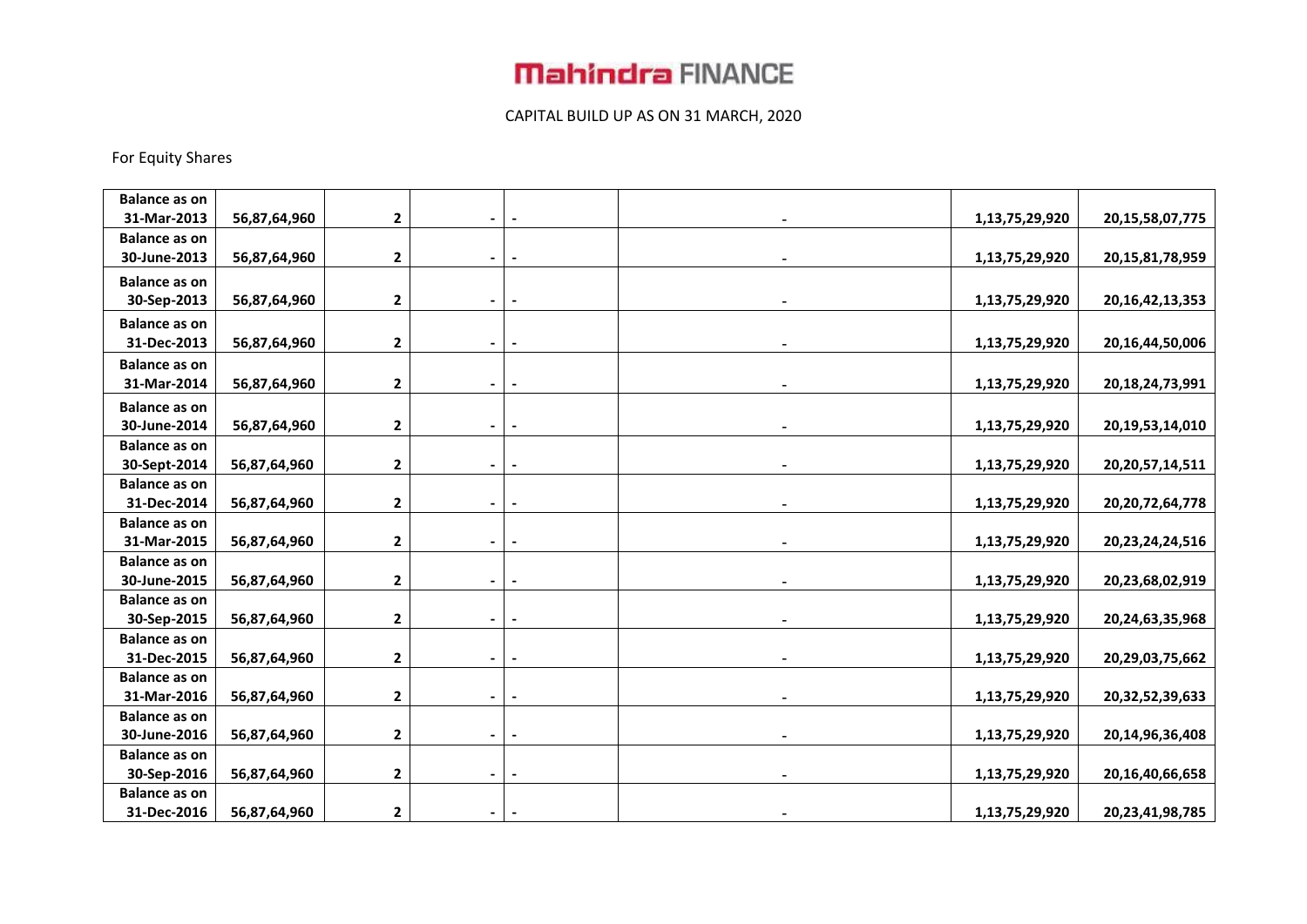#### CAPITAL BUILD UP AS ON 31 MARCH, 2020

#### For Equity Shares

| <b>Balance as on</b> |              |              |                          |             |                                                |                |                     |
|----------------------|--------------|--------------|--------------------------|-------------|------------------------------------------------|----------------|---------------------|
| 31-Mar-2017          | 56,87,64,960 | 2            | -                        |             |                                                | 1,13,75,29,920 | 20,26,27,98,319     |
| <b>Balance as on</b> |              |              |                          |             |                                                |                |                     |
| 30-June-2017         | 56,87,64,960 | $\mathbf 2$  | $\overline{\phantom{a}}$ |             |                                                | 1,13,75,29,920 | 20, 26, 76, 46, 254 |
| <b>Balance as on</b> |              |              |                          |             |                                                |                |                     |
| 30-Sept-2017         | 56,87,64,960 | $\mathbf 2$  | $\blacksquare$           |             |                                                | 1,13,75,29,920 | 20,07,55,67,219     |
|                      |              |              |                          |             | Allotment of Shares on a preferential basis to |                |                     |
| 30-Nov-2017          | 2,50,00,000  | $\mathbf{2}$ | 422                      | <b>CASH</b> | Mahindra & Mahindra Limited.                   | 1,18,75,29,920 | 30,48,14,03,664     |
|                      |              |              |                          |             | Allotment of Shares to Qualified Institutional |                |                     |
|                      |              |              |                          |             | Buyers under the Qualified Institutions        |                |                     |
| 07-Dec-2017          | 2,40,00,000  | 2            | 440                      | <b>CASH</b> | Placement                                      | 1,23,55,29,920 | 40,99,34,03,664     |
| <b>Balance as on</b> |              |              |                          |             |                                                |                |                     |
| 31-Dec-2017          | 61,77,64,960 | $\mathbf 2$  | $\blacksquare$           |             |                                                | 1,23,55,29,920 | 41,01,07,17,190     |
| <b>Balance as on</b> |              |              |                          |             |                                                |                |                     |
| 31-Mar-2018          | 61,77,64,960 | 2            | $\blacksquare$           |             |                                                | 1,23,55,29,920 | 41,13,79,28,040     |
| <b>Balance as on</b> |              |              |                          |             |                                                |                |                     |
| 30-June-2018         | 61,77,64,960 | 2            | $\blacksquare$           |             |                                                | 1,23,55,29,920 | 41,15,09,00,915     |
| <b>Balance as on</b> |              |              |                          |             |                                                |                |                     |
| 30-Sept-2018         | 61,77,64,960 | $\mathbf{2}$ | $\blacksquare$           |             |                                                | 1,23,55,29,920 | 41,44,55,01,885     |
| <b>Balance as on</b> |              |              |                          |             |                                                |                |                     |
| 31-Dec-2018          | 61,77,64,960 | $\mathbf 2$  | $\blacksquare$           |             |                                                | 1,23,55,29,920 | 41,49,76,32,092     |
| <b>Balance as on</b> |              |              |                          |             |                                                |                |                     |
| 31-Mar-2019          | 61,77,64,960 | $\mathbf{2}$ | ۰                        |             |                                                | 1,23,55,29,920 | 41,52,12,59,000     |
| <b>Balance as on</b> |              |              |                          |             |                                                |                |                     |
| 30-Jun-2019          | 61,77,64,960 | $\mathbf 2$  | $\overline{\phantom{0}}$ |             |                                                | 1,23,55,29,920 | 41,52,85,68,000     |
| <b>Balance as on</b> |              |              |                          |             |                                                |                |                     |
| 30-Sept-2019         | 61,77,64,960 | $\mathbf 2$  | $\blacksquare$           |             |                                                | 1,23,55,29,920 | 41,53,76,39,000     |
| <b>Balance as on</b> |              |              |                          |             |                                                |                |                     |
| 31-Dec-2019          | 61,77,64,960 | $\mathbf{2}$ | $\blacksquare$           |             |                                                | 1,23,55,29,920 | 41,64,76,70,000     |
| <b>Balance as on</b> |              |              |                          |             |                                                |                |                     |
| 31-Mar-2020          | 61,77,64,960 | $\mathbf{2}$ | $\overline{\phantom{a}}$ |             |                                                | 1,23,55,29,920 | 41,67,13,77,000     |